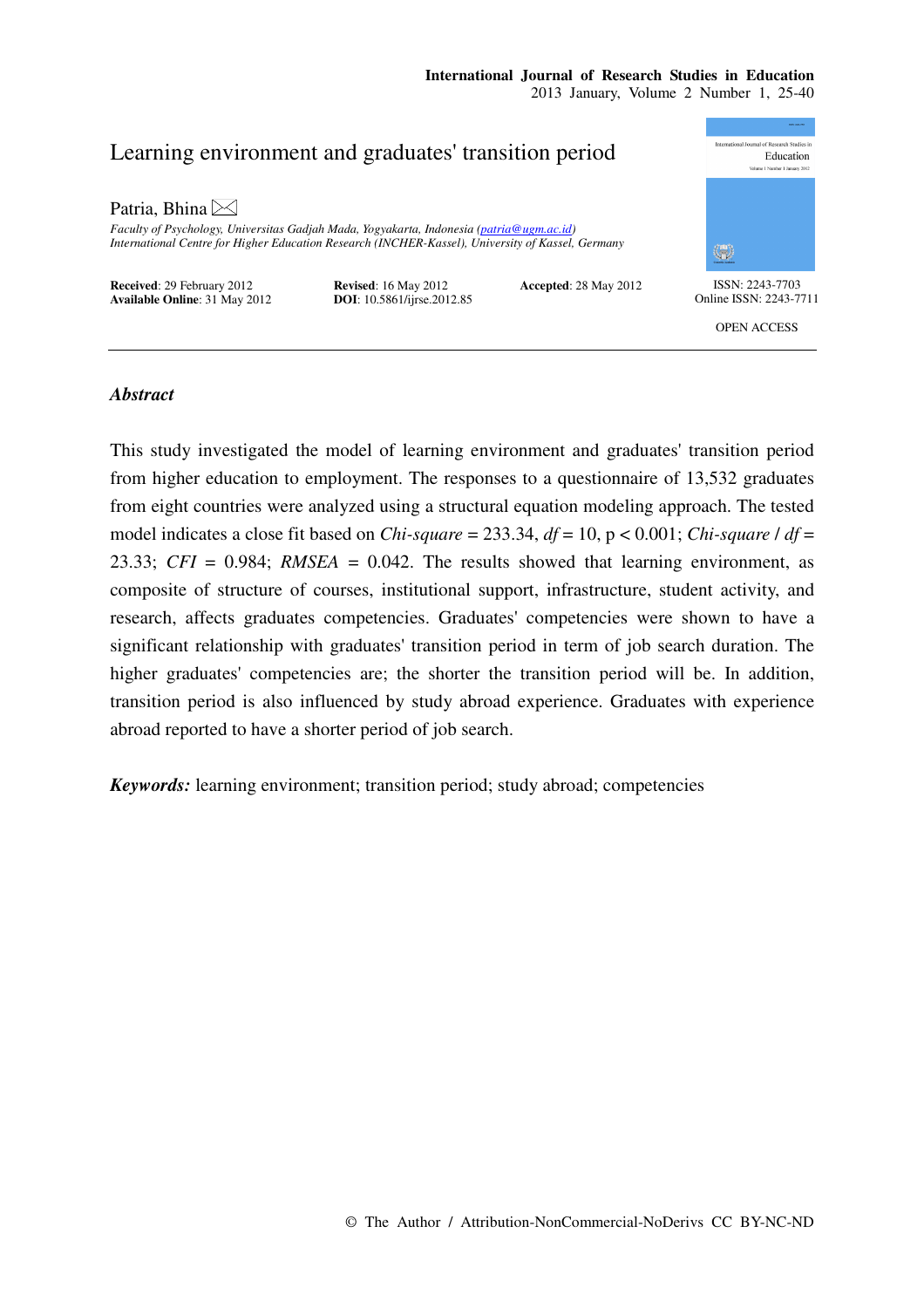# **Learning environment and graduates' transition period**

### **1. Introduction**

Transition periods are often seen as uncomfortable situations because one has to leave their state of security and move into vague and abstract conditions (Fremerey, 2006). Transition from higher education to employment shares the same characteristics with other transition process (Allen & Van Der Velden, 2007). This situation is often described as a stressful condition for students because it has a big impact on the future career. On one side graduates are receiving pressure to get employment as soon as possible, but on the other side they have to be selective in choosing employment which is in accordance with their criteria (e.g. related to field of study, salary, benefit). A lot of problems will occur in this period, not only for average students but also for highly talented students, if they are not well prepared.

The concept of transition period comes from the anthropological literature on "*rite de passage*" or rites of passage, which described as the condition where previously dependent juveniles in a community/tribe step into the independent adults' world, an event celebrated in a highly ritualized ceremony (Hannan & Werquin, 2001). In previous era, the community member perceived the transition period as a simple and stable event which, in current modern times, no longer applies (Hannan & Werquin, 2001).

In modern industrialized cultures, transition is more complex and a lot of conditions affect the process. The transition period from higher education to work, which in the past was defined simply as an intermediate status between full-time schooling and full-time employment, no longer reflects the current situation (Teichler, 1999). The transition period becomes more complex and difficult. Longer periods of unemployment, lengthening of job search periods, job shifts and job mismatches are some of the problems in the transition period (Allen & Van Der Velden, 2007; OECD, 2000; Teichler, 1999).

The complexity of the transition period can be explored in depth when discussing within the frame work of the relationship between higher education and work. Table 1 provides the complete preview of the relationship between higher education and work.

# **Table 1**

| Dimensions of higher education<br>relevant to work                                                                                        | Linkages between higher<br>education and work                                                                         | Dimensions of work relevant<br>to higher education                                                        |  |  |  |
|-------------------------------------------------------------------------------------------------------------------------------------------|-----------------------------------------------------------------------------------------------------------------------|-----------------------------------------------------------------------------------------------------------|--|--|--|
| Qualitative and structural<br>developments<br>Curricula, training and<br>socialization<br>Educational provisions and<br>students' options | Labor market,<br>٠<br>intermediary agencies and<br>transition Regulatory<br>system<br>Life-long education and<br>work | Employment<br>Career<br>Work tasks and<br>requirements<br>Profession<br>Quality of work and<br>employment |  |  |  |

### *Relationships between Higher Education and Work*

*Note.* Source: Brennan, et al., (1996, p. 2).

In the *linkages between higher education and work* aspects, labor market situation, intermediary agencies, and transition regulatory systems play important roles. The smoothness of the transition process for graduates is influenced by the involvement of the university in the placement process. The development of career-centers is already a common practice in universities to help graduates survive in the transition period.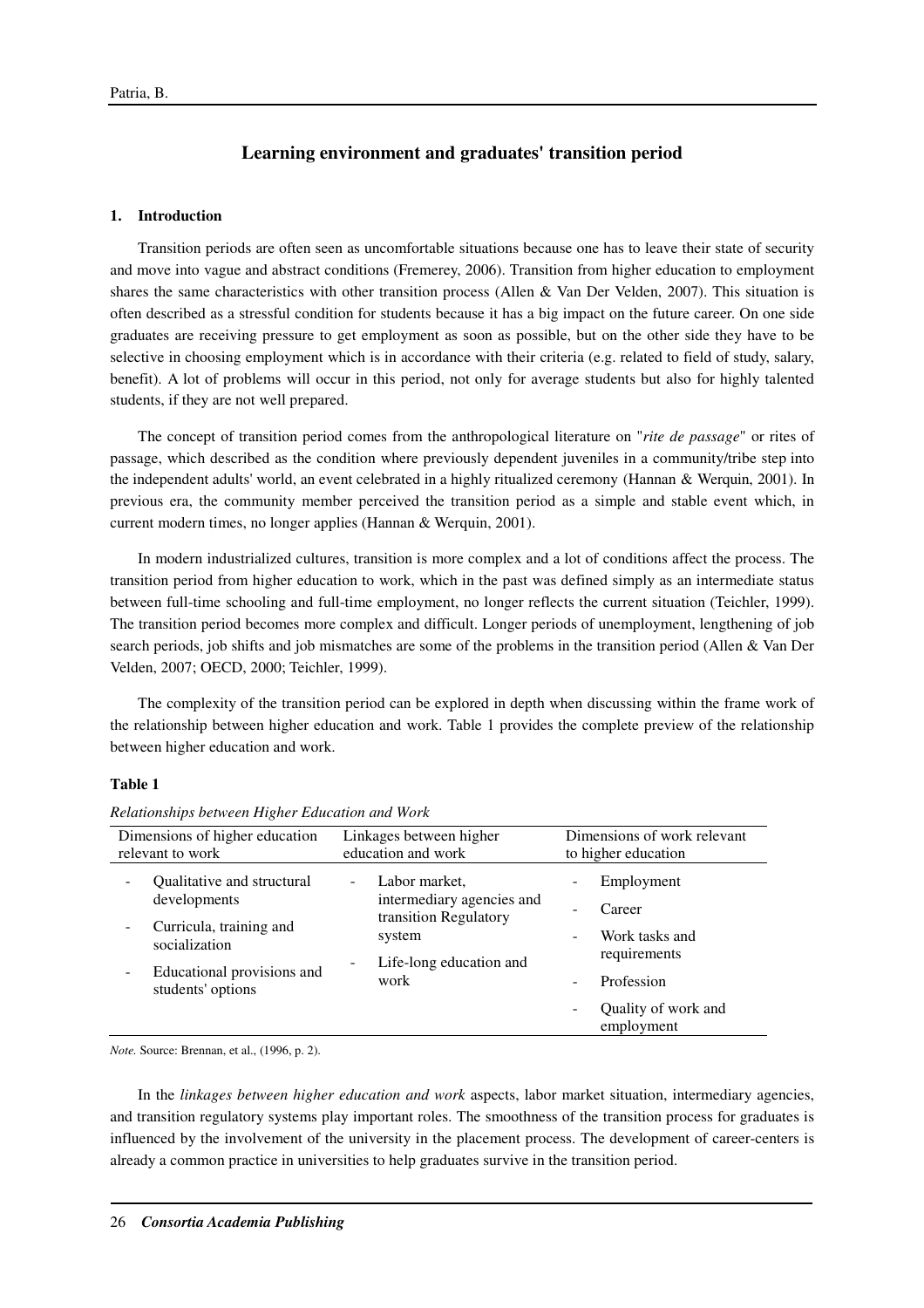Improving the relationship between higher education and work not only requires better attention to the aspect of the *linkages between higher education and work*, but also attention to the *dimensions of higher education relevant to work*. Themes of the dimensions of higher education relevant to work - such as quantitative and structural developments, curricula, training and socialization, educational provisions, and students' options should also be considered.

The discussion in this study focuses on analyzing the transition period from the aspect of *dimensions of higher education relevant to work* in terms of the relationship between learning environment and graduates' transition period. It is important to note that this study is not offering a "quick fix" or a recipe to overcome the problems in the transition from higher education to work. Rather, this paper tries to give one perspective: that improving one dimension of higher education relevant to work could have an impact on graduates' transition period from higher education to the world of work.

#### *1.1 Learning environment and graduates competencies*

Biggs' (1989) framework on the concept of learning processes is comprised of three factors (3P): the learning environment and student characteristics (presage), students' approach to learning process (process), and learning outcomes (product). The presage factor exists prior to learning which refers to a student's certain characteristics, abilities, expectations and motivation for learning and conceptions of what university learning is about. The learning environment or the teaching context contains factors which are under the teacher's and institution's control: course structure and content; methods of teaching and assessment; and learning climate. The presage factor influences students in adopting a particular approach to learning. The outcome of learning is determined by the approach adopted.

A similar model was proposed by Wahlberg (as cited in Vermeulen, 2006). The educational productivity model states that there are three general sources that influence students' learning outcomes: the characteristics of the student himself; the characteristics of the learning environment; and contextual influences of a social nature.

Lizzio, Wilson and Simons (2002) found that learning environment at university was a stronger predictor of learning outcomes than prior achievement at school. Learning environment was a significant predictor of students' levels of generic skill development. Here, generic skills or competencies refer to the process skills which help students to effectively apply the content or subject skills learnt in higher education to work environments. Furthermore, Lizio et al. (2002) pointed out that these skills (also mentioned as key skills, core competencies, or generic attributes) include problem-solving, analytical skills, teamwork and ability to plan work.

A similar result was also reported by Vaatstra and De Vries (2007) who investigated the effect of activating learning environment on graduates competencies. Their study reported that graduates from activating learning environments assess themselves as having more generic and reflective competencies than graduates who studied in conventional learning environments. Active learning is often contrasted to the conventional or traditional lecture where students passively receive information from the instructor. The term active learning has been applied to situations where students engaged in the learning process. In short, students must do more than just listen. Students must actively involved and engage in such higher-order thinking task (e.g. analysis, synthesis, and evaluation) (Bonwell & Eison, 1991).

It is expected that employer will assess graduates' competencies in selecting new employees, therefore graduates with higher competencies expected to be noticed by the employer and have a shorter transition period than their colleagues who have lower competencies.

#### *1.2 Study abroad and graduates' transition period*

The benefit of study abroad usually analyzed in five spheres, include foreign language proficiency, cultural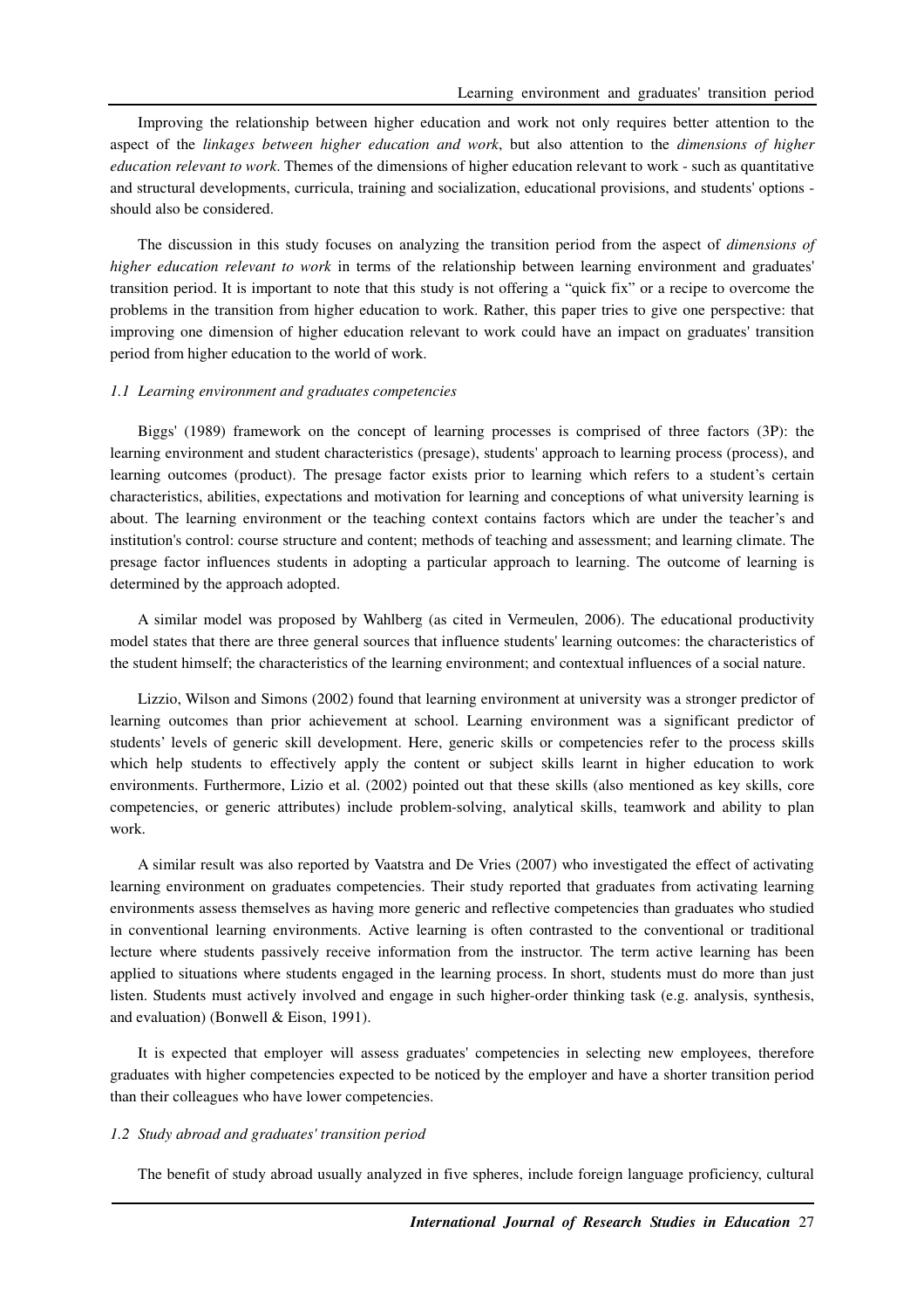#### Patria, B.

enrichment, personal development, and professional impact (Carlson, Burn, Useem, & Yachimowicz, 1990; Doherty, Dickmann, & Mills, 2010; Freed, 1998; Kinginger, 2011; Maiworm & Teichler, 1996, 2002; Opper, Teichler, & Carlson, 1990; Van Hoof & Verbeeten, 2005).

Several studies reported that study abroad has a positive effect on shortening graduates' transition periods. Opper, Teichler, and Carlson (1990) pointed out that study abroad experience had been helpful (43%) or even very helpful (23%) for graduates in finding their first job. Jahr and Teichler (2002) reported that study abroad experience is regarded as a help for shortening the transition period. Bracht, Engel, Janson, Over, Schomburg, and Teichler (2006) also confirm that while study abroad experience is not necessarily a boost for a "high-flying" career, it is regarded as a help for transition from higher education to work. Studies on employers' perspectives also showed a similar result: employers believed that graduates with international experience have higher competencies (Messer & Wolter, 2007).

### *1.3 Research Questions*

Several research questions were addressed in this study. Does learning environment influence graduates' competencies? Do graduates' competencies influence graduates' transition period? Is transition period influenced by study abroad experience? And the most important is: what should the university do in order to prepare graduates facing the transition period?

Based on the aforementioned theoretical approach, it is expected that learning environment will affect graduates' competencies and that the higher graduates' competencies are, the shorter the transition period will be. It is expected that study abroad experience will influence the transition period directly and through graduates' competencies. Figure 1 shows the hypothesized model of the relationship between the academic learning environments, graduates' competencies, study abroad experience and graduates' transition period.



*Figure 1*. Hypothesized model of the relationship between learning environment and graduates' transition period

### **2. Method**

### *2.1 Subjects*

The data used in this study was based on the data collected in CHEERS (Careers after Higher Education: a European Research Study) project. CHEERS was a research project conducted from 1998 to 2000. This survey covered more than 36,000 graduates from 12 countries, i.e. Italy (IT), Spain (ES), France (FR), Austria (AT), Germany (DE), the Netherlands (NL), the United Kingdom (UK), Finland (FI), Sweden (SE), Norway (NO), Czech Republic (CZ), and Japan (JP). The study focused on the relationship between higher education and employment four years after graduation.

Several themes were addressed in the CHEERS survey: socio-biographic background, study paths, transition from higher education to employment, early career, links between study and employment, job satisfaction and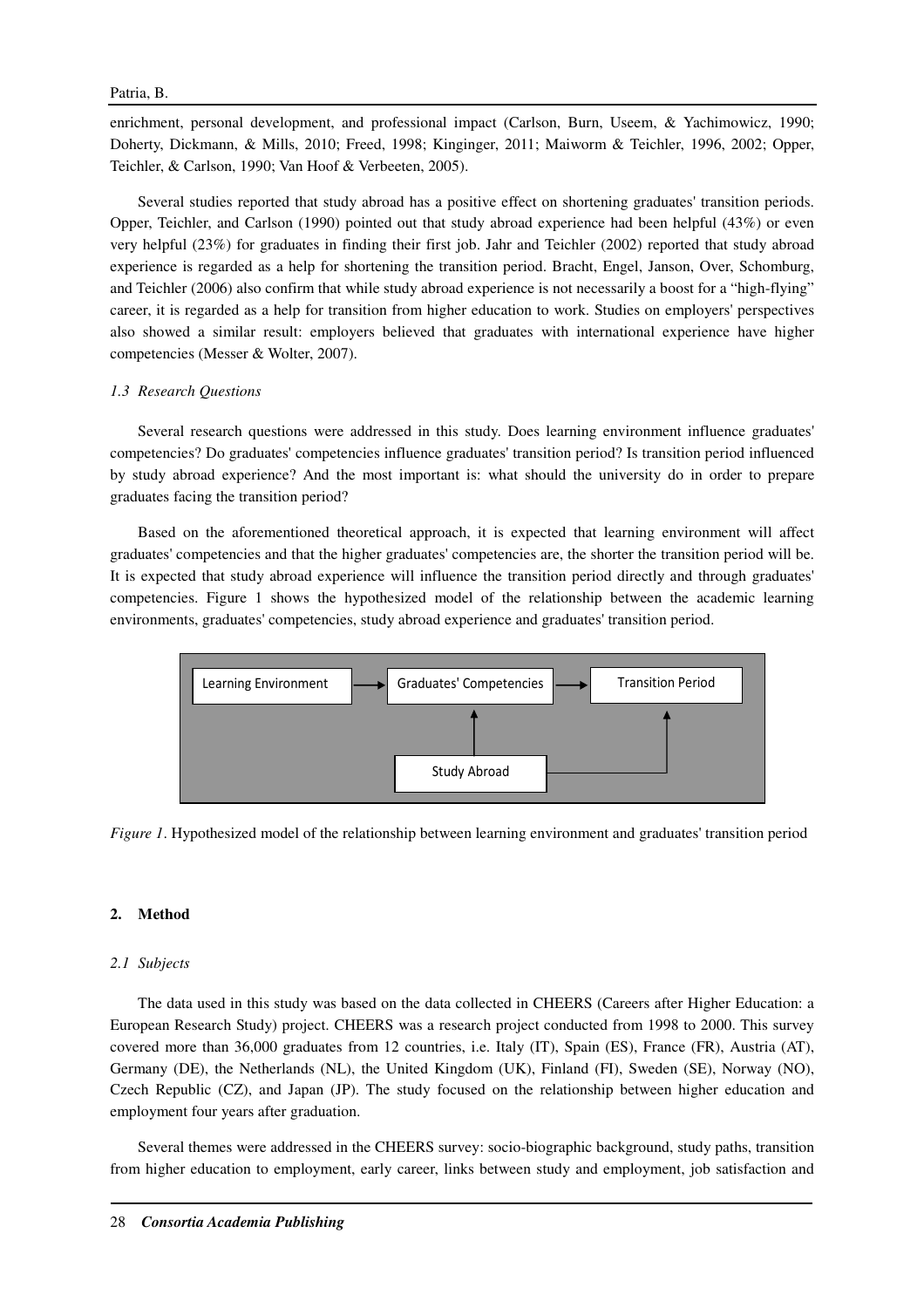perspectives of the graduates on higher education (WZ1, 2000).

Graduates who participated in the CHEERS survey were young graduates with four years since their graduation. The total data set shows that gender presentation was equal between male (49.7%) and female (50.1%) graduates. The gender composition in each country was also fairly equal. Table 2 shows graduates' gender composition breakdown by countries in CHEERS data. Graduates' age composition was ranging with an average of 30.4 years old (*SD* = 5.19, *Mdn* = 29).

|             |     |                                                                                            |     |     |     |     | Country |     |     |     |     |     |          |
|-------------|-----|--------------------------------------------------------------------------------------------|-----|-----|-----|-----|---------|-----|-----|-----|-----|-----|----------|
| Items       |     | ES                                                                                         | FR. | AT  | DE  | NL  | UK      | FI  | SЕ  | NO. | CZ. |     | JP Total |
| Male        | 47  | 43                                                                                         | 49  | 55  | 59  | 49  | 42      | 44  | 42  | 41  | 56  | 68  | 50       |
| Female      | 53  | 57                                                                                         | 51  | 45  | 41  | 51  | 58      | 56  | 58  | 59  | 44  | 32  | 50       |
| Total       | 100 | 100                                                                                        | 100 | 100 | 100 | 100 | 100     | 100 | 100 | 100 | 100 | 100 | 100      |
| Count $(n)$ |     | (3102) (3020) (3051) (2307) (3486) (3052) (3442) (2664) (2629) (3329) (3092) (3421)(36596) |     |     |     |     |         |     |     |     |     |     |          |

#### **Table 2**

|  |  | Gender by Country (percent) in CHEERS Data |
|--|--|--------------------------------------------|
|  |  |                                            |

*Note*. Question I1: Gender

Graduates in CHEERS data means those who had finished their study and were awarded the first degree or leaving certificate based on between three and six years of study. In order to summarize the diversity of type of study in each country, the type of degree obtained by the graduates were classified into two levels which were based on the length of time needed to finish studying. Short duration of study (A) was equal to a bachelor degree, while long duration of study (B) was equal to a master degree. From the total data set, 39.7% of graduates completed short duration study degrees and 60% of graduates obtained long duration study degrees. Table 3 shows the type of degree obtains by the graduates break by country in CHEERS data. The data set also addressed a broad range of fields of study and higher education institutions. This was to ensure that the variance of different fields of study and different type of institutions were well represented.

#### **Table 3**

|                | Country |        |        |              |        |        |        |              |                |        |        |          |         |
|----------------|---------|--------|--------|--------------|--------|--------|--------|--------------|----------------|--------|--------|----------|---------|
| Items          |         | ES     | FR     | AT           | DE     | NL     | UK     | FI           | SЕ             | NO     | CZ     | JP       | Total   |
| 1 A (bachelor) | 0       | 31     | 42     | $\mathbf{0}$ | 37     | 63     | 94     | $\mathbf{0}$ | $\overline{0}$ | 65     | 9      | 100      | 40      |
| 2 B (master)   | 100     | 69     | 58     | 100          | 63     | 37     | 6      | 100          | 100            | 35     | 91     | $\Omega$ | 60      |
| Total          | 100     | 100    | 100    | 100          | 100    | 100    | 100    | 100          | 100            | 100    | 100    | 100      | 100     |
| Count $(n)$    | (3102)  | (3016) | (3051) | (2312)       | (3506) | (3083) | (3460) | (2675)       | (2634)         | (3329) | (3092) | (3394)   | (36655) |

#### *Types of Degree Obtained by Country (percent) in CHEERS Data*

*Note*. Question B1D: Please, provide information about all higher education courses you have ever taken (include part-time, post graduate, and courses not completed). D. Kind of degree earned.

#### *2.2 Criteria for inclusion in the study*

In this study, the data were first filtered by the types of degree obtained by the graduates. Only graduates with short duration of study (bachelor) were selected in the data set. This process changes the composition of countries in the data set. Some countries (i.e. Italy, Austria, Finland, and Sweden) were excluded from the data set because they did not have graduates with short duration of study in their data set.

The data set was also filtered by graduates' response to the learning environment question of CHEERS questionnaire. A missing value or non-response from the graduates was excluded from the data analysis. The reason is that missing value might reduce the power of statistical analysis. The number of respondents in this study, after being filtered by degree obtained and non-response was 13,532 respondents. This final data set was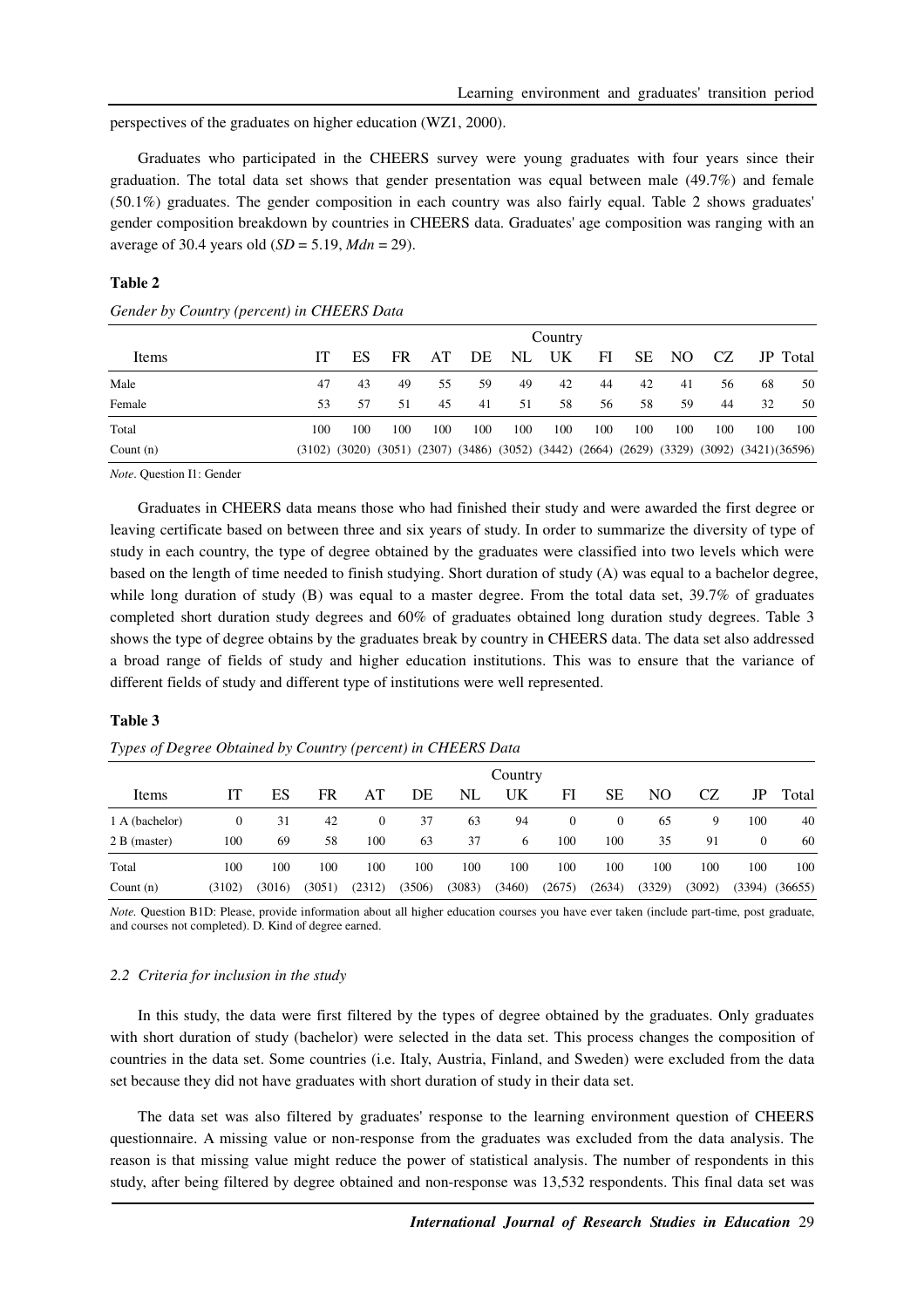### Patria, B.

comprised of an equal gender distribution: 50% males and 50% females (see Table 4 for details by country). The composition of graduates' fields of study can be observed in Table 5.

### **Table 4**

*Gender by Country (percent)* 

|             |       |        |        |        | Country |                |           |             |         |
|-------------|-------|--------|--------|--------|---------|----------------|-----------|-------------|---------|
| Items       | ES    | FR     | DE     | NL     | UK      | N <sub>O</sub> | <b>CZ</b> | $_{\rm JP}$ | Total   |
| 1 Male      | 32    | 45     | 66     | 50     | 42      | 34             | 54        | 67          | 50      |
| 2 Female    | 68    | 55     | 34     | 50     | 58      | 66             | 46        | 33          | 50      |
| Total       | 100   | 100    | 100    | 100    | 100     | 100            | 100       | 100         | 100     |
| Count $(n)$ | (890) | (1210) | (1226) | (1822) | (2923)  | (1893)         | (269)     | (3264)      | (13498) |

*Note.* Question I1: Gender

#### **Table 5**

*Field of Study by Country (percent)* 

|   | Items             | ES       | FR           | DE             | NL             | Country<br>UK | NO.            | CZ               | JP     | Total   |
|---|-------------------|----------|--------------|----------------|----------------|---------------|----------------|------------------|--------|---------|
|   | Arts & Humanities | 28       | 25           | 4              | 26             | 29            | 22             | 27               | 24     | 24      |
| 2 | Social sciences   |          | 31           |                | $\overline{c}$ | 14            |                |                  | 19     | 11      |
| 3 | <b>Business</b>   | 28       | 5            | 32             | 28             | 13            | 7              | 54               | 15     | 18      |
|   | 4 Law             | $\theta$ | 9            | $\overline{4}$ | $\mathbf{0}$   | 4             | $\mathbf{0}$   | $\boldsymbol{0}$ | 10     | 4       |
| 5 | Natural sciences  | 4        | 26           | 5              | 4              | 17            | $\overline{2}$ | $\overline{2}$   | 5      | 9       |
|   | 6 Engineering     | $\theta$ | 3            | 43             | 23             | 14            | 22             | 15               | 20     | 19      |
|   | 7 Health          | 39       | $\mathbf{0}$ | 11             | 18             | 9             | 46             | 2                | 6      | 16      |
|   | Total             | 100      | 100          | 100            | 100            | 100           | 100            | 100              | 100    | 100     |
|   | Count $(n)$       | (884)    | (1201)       | (1229)         | (1817)         | (2927)        | (1893)         | (267)            | (3264) | (13482) |

*Note.* Question B1: Please, provide information about all higher education courses you have ever taken (include part-time, post graduate, and courses not to completed).

#### *2.3 Variables and Instruments*

#### 2.3.1 Learning environment

Question B9 from the CHEERS questionnaire measured the quality of learning environment perceived by the graduates. The graduates were asked to rate their responses on study provision and study condition they have experienced in their course of study. The scale ranges from 1 (Very bad) to 5 (Very good). Factor analysis was conducted to reduce the complexity of the data. This analysis yields to five factors of learning environment: structure of courses, institutional support, infrastructure, student activity, and research. Table 6 presents the 18 attributes of question B9 with the mean score and standard deviations listed.

From the result of factor analysis, five new variables were created using the method of item parceling. This method is created by Cattel (1956) which is summing or averaging together two or more items and using the result as the basic unit of analysis. In this study the factor variable of *learning environment* was created by averaging all items which belong to one specific factor. This means, for example, that the variable STRUC which is representing *structure of course* factor was created by averaging graduates responses in four variables: opportunity to choose courses and areas of specialization (1); design of degree program (2); variety of courses offered (3); and course content of major (4). The same procedure was used to produce the other variables measuring learning environment (i.e. INST, INFRA, STUDAC, and RESEARCH).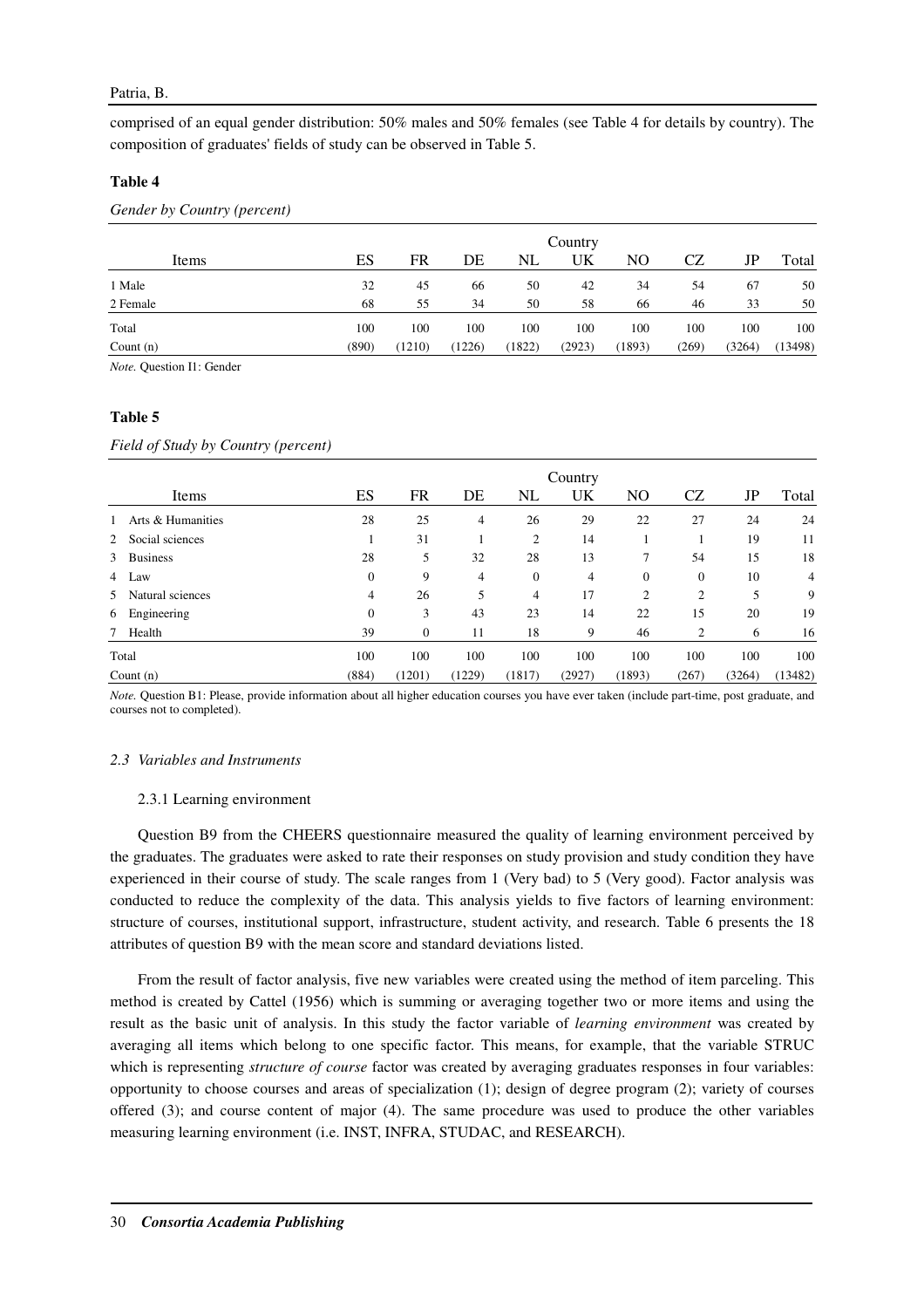### **Table 6**

*Items Measuring Learning Environment* 

| Items                                                                | Mean | <b>SD</b> |
|----------------------------------------------------------------------|------|-----------|
| Structure of courses (STRUC)                                         |      |           |
| Opportunity to choose courses and areas of specialization            | 3.05 | 1.167     |
| Design of degree program                                             | 3.24 | 0.922     |
| Variety of courses offered                                           | 3.38 | 1.006     |
| Course content of major                                              | 3.56 | 0.868     |
| Institutional support (INST)                                         |      |           |
| Academic advice offered in general                                   | 3.11 | 0.960     |
| Assistance/advice for your final examination                         | 3.27 | 1.111     |
| Testing/grading system                                               | 3.21 | 0.908     |
| Practical emphasis of teaching and learning                          | 3.07 | 1.051     |
| Teaching quality                                                     | 3.17 | 0.938     |
| Infrastructure (INFRA)                                               |      |           |
| Equipment and stocking of libraries                                  | 3.50 | 1.099     |
| Supply of teaching material                                          | 3.23 | 1.000     |
| Quality of technical equipment (e.g. PC measuring instruments, etc.) | 3.01 | 1.151     |
| Student activity (STUDAC)                                            |      |           |
| Opportunity of out-of-class contacts with teaching staff             | 2.78 | 1.106     |
| Contacts with fellow students                                        | 3.83 | 0.991     |
| Chance for students to have an impact on university policies         | 2.50 | 1.038     |
| Provision of work placements and other work experience               | 2.59 | 1.304     |
| Research (RESEARCH)                                                  |      |           |
| Chances to participate in research projects                          | 2.22 | 1.097     |
| Research emphasis of teaching and learning                           | 2.55 | 1.095     |

#### 2.3.2 Graduates' competencies

Question E1 of the CHEERS questionnaire was used as the indicator of graduates' competencies at time of graduation. In question E1 graduates were asked to rate their competencies at the time of graduation. There were 36 items of knowledge, skills and competencies that graduates rated according to their perception. The scale was ranging from 1 (Not at all) to 5 (To a very high extent). Table 7 presents the 36 items on questions E1 with the mean score and standard deviations listed. The grouping of the items in Table 7 was based on the result of factor analysis. Item parceling method was also used in creating a variable that comprises graduates' competencies at time of graduation. This variable was created by summing 36 items in question E1.

#### 2.3.3 Transition period

In this study transition period was undergone by the duration of the job seeking period conducted by graduates. Graduates were asked how many months they spent searching (before or after graduation) for their first job after graduation. Graduates were instructed to exclude casual jobs in their calculation. Graduates' duration of job search was varied with an average of 5.29 months  $(SD = 6.12; Mdn = 3)$ .

#### 2.3.4 Study abroad experience

Graduates' responses to question B2 in the CHEERS questionnaire were an indication of study abroad experience. Question B2 asked "Did you spend time abroad during the time of your study (in order to work or to study)?" Graduates' responses were re-coded in to a dichotomous variable with  $0 = "No"$  and  $1 = "Yes".$  The proportion of graduates who had study abroad experience was small (15 %) compared to those who did not (83,  $4\%$ ).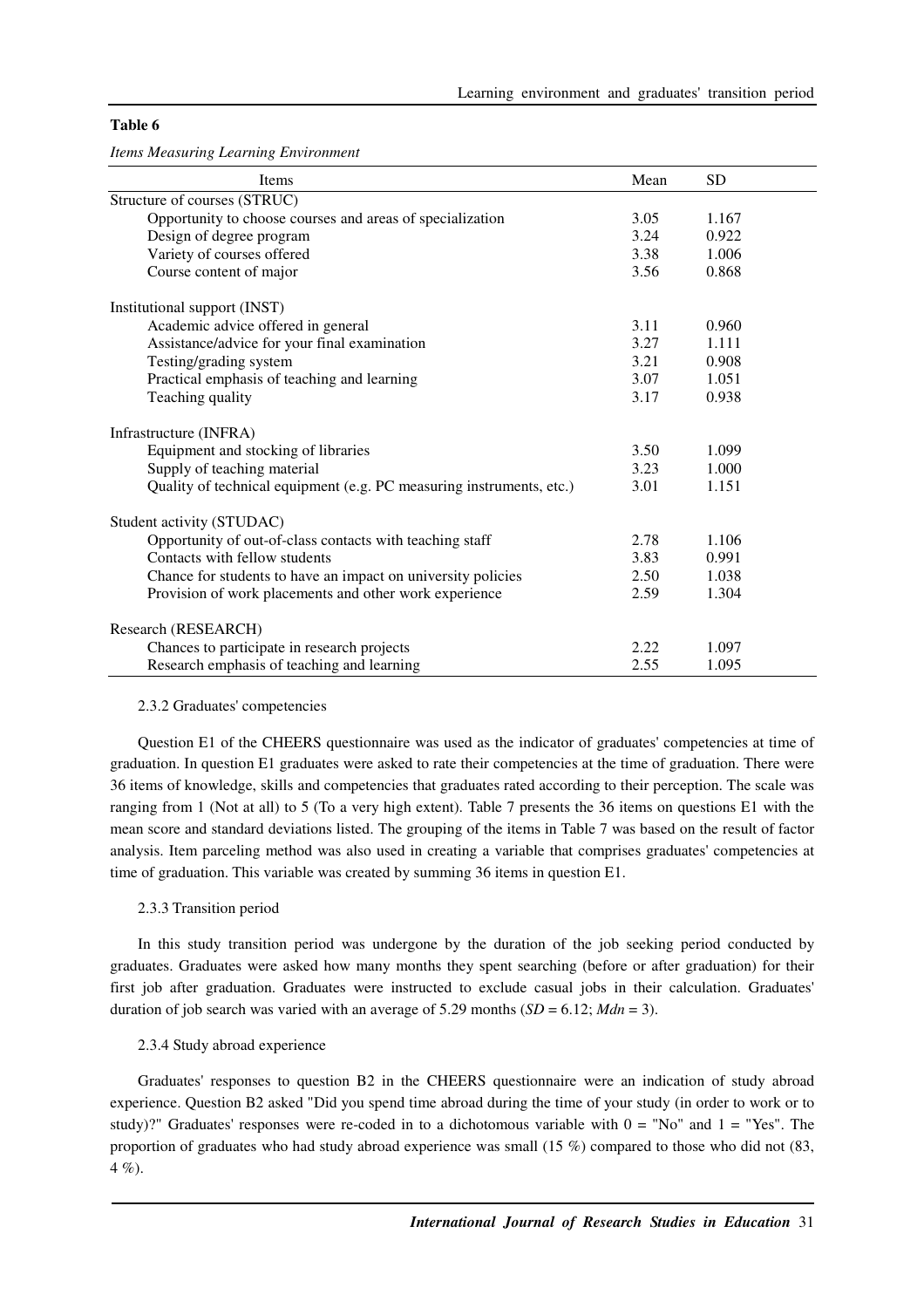### **Table 7**

*Items Measuring Graduates' Competencies at Graduation* 

| Items                                                              | Mean | <b>SD</b> |
|--------------------------------------------------------------------|------|-----------|
| Leadership                                                         |      |           |
| Leadership                                                         | 2.95 | 1.043     |
| Initiative                                                         | 3.54 | 0.963     |
| Assertiveness, decisiveness, persistence                           | 3.40 | 0.994     |
| Taking responsibilities, decision                                  | 3.33 | 1.024     |
| Creativity                                                         | 3.32 | 1.033     |
| Negotiating                                                        | 2.67 | 1.049     |
| Critical thinking                                                  | 3.62 | 0.932     |
| Personal working skills                                            |      |           |
| Accuracy, attention to detail                                      | 3.56 | 1.016     |
| Time management                                                    | 3.32 | 1.039     |
| Power of concentration                                             | 3.77 | 0.892     |
| Working under pressure                                             | 3.43 | 1.102     |
| Reflective thinking, assessing one's own work                      | 3.48 | 0.963     |
| Learning abilities                                                 | 3.90 | 0.845     |
| Working independently                                              | 3.70 | 1.027     |
| Problem-solving ability                                            | 3.53 | 0.900     |
| Interpersonal skills                                               |      |           |
| Loyalty, integrity                                                 | 3.85 | 0.974     |
| Tolerance, appreciating of different points of view                | 3.66 | 0.947     |
| Adaptability                                                       | 3.73 | 0.915     |
| Working in a team                                                  | 3.67 | 1.005     |
| Getting personally involve                                         | 3.68 | 0.957     |
| Fitness for work                                                   | 3.49 | 1.043     |
| Manual skill                                                       | 3.06 | 1.160     |
| Field-related knowledge                                            |      |           |
| Field-specific theoretical knowledge                               | 3.62 | 0.971     |
| Field-specific knowledge of methods                                | 3.31 | 1.017     |
| Analytical competencies                                            | 3.45 | 0.934     |
| Cross-disciplinary thinking/knowledge                              | 3.31 | 0.904     |
| Broad general knowledge                                            | 3.55 | 0.869     |
| Organizational skills                                              |      |           |
| Economic reasoning                                                 | 2.73 | 1.102     |
| Applying rules and regulations                                     | 3.07 | 1.042     |
| Planning, co-coordinating and organizing                           | 3.10 | 1.050     |
| Documenting ideas and information                                  | 3.30 | 1.020     |
| Special skills                                                     |      |           |
| Foreign language proficiency                                       | 2.52 | 1.142     |
| Computer skills                                                    | 2.82 | 1.201     |
| Understanding complex social, organizational and technical systems | 2.74 | 1.008     |
| Basic communication skills                                         |      |           |
| Written communication skill                                        | 3.67 | 0.969     |
| Oral communication skill                                           | 3.55 | 1.004     |

*Note*. Grouping of the items was based on the result of factor analysis.

## *2.4 Data Analysis*

For testing the model, this study used structural-equation modeling (SEM), also known as analysis of covariance structures, or causal modeling. Unlike multiple-regression-based approaches to estimate structural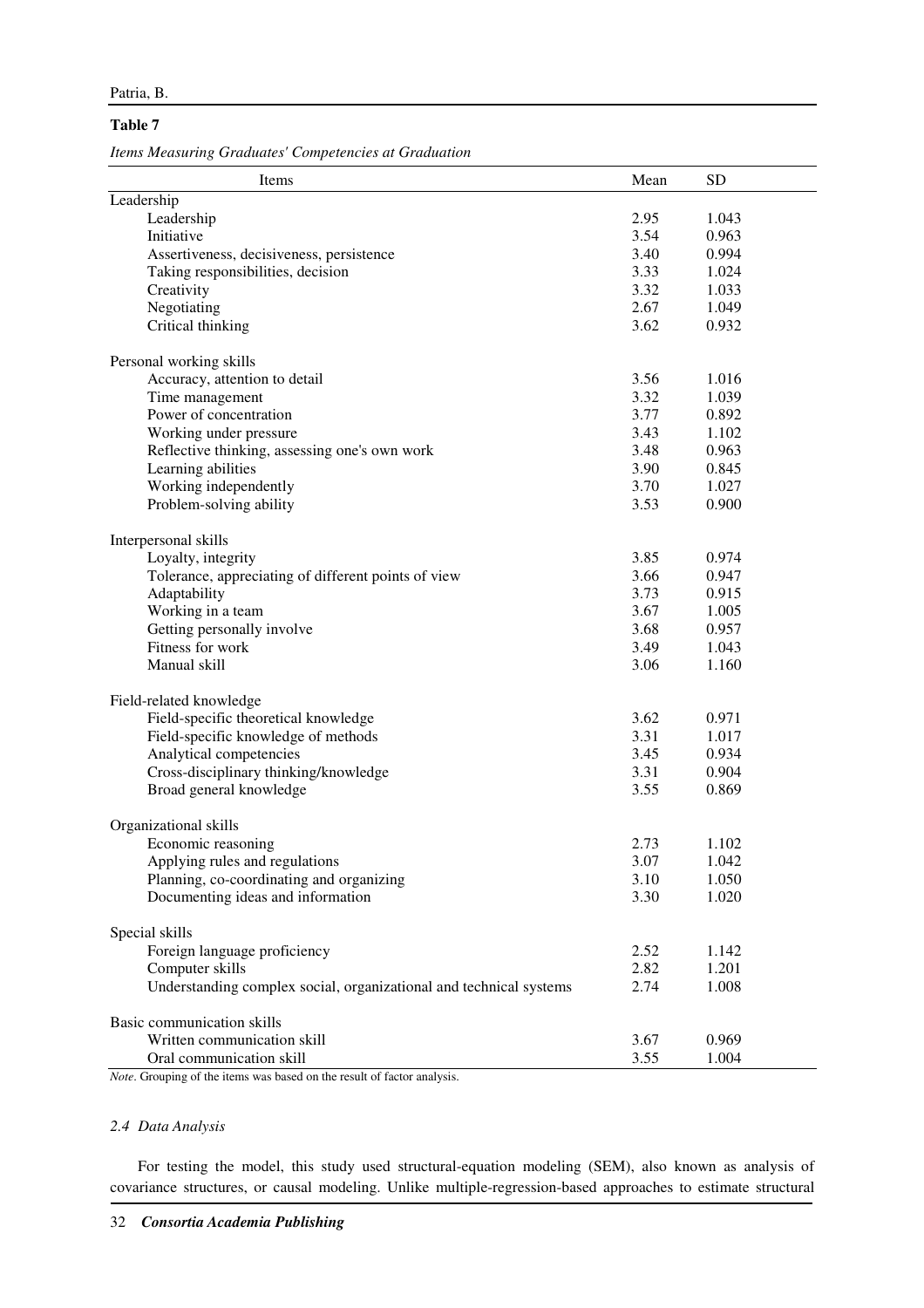paths, SEM techniques offer the potential to remove measurement error from estimates of structural relationships (Hall, Snell, & Foust, 1999). Amos (Analysis of moment structures) was the software used to test the model. Amos provides a clear representation of the model in graphical mode and the numeric methods implemented in Amos are among the most effective and reliable available (Arbuckle, 1999).

Amos has several outputs that can be used as criteria for fitting a model. Outputs used in this study were: Chi-square statistic, Comparative fit index (CFI) and the Root mean square error of approximation (RMSEA). CFI and RMSEA were used in addition because Chi-square tends to be significant in a model with a big data set. The cut-off value of 0.95 was used in CFI as suggested by Hu and Bentler (as cited in Vermeulen, 2006). The rule of RMSEA was based on MacCallum, Browne and Sugiwara (1996). RMSEA values less than .05 indicate a *close fit*; values ranging from .05 to .08 indicate a *fair fit*; values from .08 to .10 indicate a *mediocre fit* and values higher than .10 indicate a *poor fit*. Browne and Cudeck (1993) suggested not to employ a model with RMSEA greater than 0.1 because that would indicate an error of approximation. Beside the whole data set, the model was also tested on control groups which were gender and field of study.

#### **3. Results**

The results of the tested model were *Chi-square* = 233.34;  $df = 10$ ;  $p < 0.001$ ; *Chi-square* /  $df = 23.33$ ; *CFI* = 0.984; *RMSEA* = 0.042. This result indicates a close fit based on the criteria by MacCallum, Browne and Sugiwara (1996).



*Figure 2*. Model of the relationship between learning environment and graduates' transition period

Most of the standardized path coefficients were small, however in the overall model were significant at a 5% level. The complete standardized regression coefficients can be observed in Table 8. In the relation to competencies, *student activity* factor has the highest standardize regression weight ( $\beta$  = .158), followed by *institutional support* ( $\beta$  = .114), *structure of courses* ( $\beta$  = .092) and *research* ( $\beta$  = .022). However, the *infrastructure* factor does not affect students' competencies, since no significant relationship ( $\beta$  = .014;  $p$  = n.s.) between these variables was found in this study.

Initially, analysis was conducted in two data sets controlled for male and female graduates to test the gender influence in the model. However, no differences were found between them. The second controlled group was field of study. This step was necessary to determine the effect of different kinds of fields of study on the fitness of the model. Studies on CHEERS data (e.g. Allen & Van Der Velden, 2007) showed that field of study was a relevant issue in the study of graduates' transition period. Dolton and Makepeace (1990) also confirmed that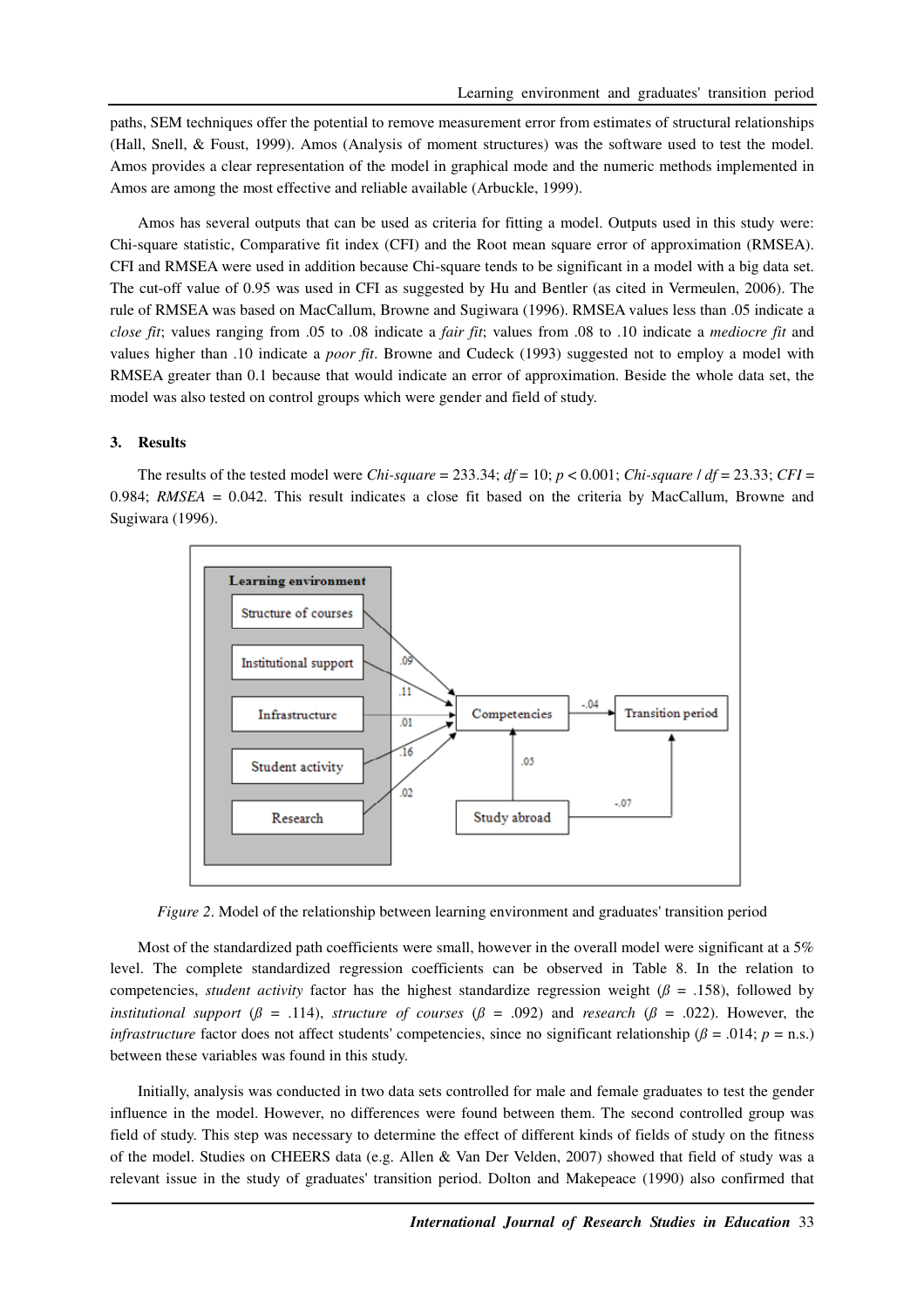professional domain is a relevant issue that affects graduates' future life, for instance in earning difference.

### **Table 8**

*Standardized regression coefficients of the model* 

| <b>Items</b>                         |         | p    |
|--------------------------------------|---------|------|
| Institutional support > Competencies | .114    | .000 |
| Infrastructure > Competencies        | .014    | .166 |
| Structure of courses > Competencies  | .092    | .000 |
| Research > Competencies              | .022    | .030 |
| Student activity > Competencies      | .158    | .000 |
| Study abroad > Competencies          | .050    | .000 |
| Competencies > Transition period     | $-.035$ | .005 |
| Study abroad > Transition period     | $-.065$ | .000 |

Table 9 shows that fit indices vary between fields of study. However, the overall fitness parameter across them was similar. Only in the field of law the *Chi-square* value was not significant.

### **Table 9**

| Fit Statistics of the Model by Field of Study |  |  |  |  |
|-----------------------------------------------|--|--|--|--|
|-----------------------------------------------|--|--|--|--|

| Items               | YΖ         |    | $\chi$ 2 /df | n    | <b>CFI</b> | <b>RMSEA</b> |
|---------------------|------------|----|--------------|------|------------|--------------|
| 1 Arts & Humanities | 41.890*    | 10 | 4.189        | 3013 | .991       | .033         |
| 2 Social sciences   | 47.019*    | 10 | 4.701        | 1340 | .976       | .053         |
| 3 Business          | 75.992*    | 10 | 7.599        | 2197 | .973       | .055         |
| 4 Law               | $13.700**$ | 10 | 1.370        | 584  | .995       | .025         |
| 5 Natural sciences  | 27.508*    | 10 | 2.750        | 1124 | .988       | .039         |
| 6 Engineering       | 57.163*    | 10 | 5.716        | 2167 | .981       | .047         |
| Health              | 98.602*    | 10 | 9.860        | 2188 | .965       | .064         |

*Note. \* p* < 0.01*. \*\** p = ns

Table 10 shows the standardized regression coefficients of the model break by field of study. The parameter estimates differ between each field of study. For the path from *institutional support* and *structure of courses* to graduates' competencies, almost all relationships were significant at a 5% level. Only the relationship between *institutional support* and competencies in business field of study was not significant.

#### **Table 10**

| <b>Items</b>                         | Arts $\&$<br>Hum | Social<br><b>Sciences</b> | <b>Business</b> | Law      | Natural<br><b>Sciences</b> | Engineering | Health   |
|--------------------------------------|------------------|---------------------------|-----------------|----------|----------------------------|-------------|----------|
| Institutional support > Competencies | .085             | .144                      | $.016*$         | .312     | .090                       | .160        | .110     |
| Structure of courses > Competencies  | .110             | .079                      | .156            | .135     | .136                       | .115        | .073     |
| Research > Competencies              | $-.001*$         | $.030*$                   | .086            | $-.087*$ | $.057*$                    | $.041*$     | $-.003*$ |
| Student activity > Competencies      | .165             | .137                      | .126            | $.064*$  | .156                       | .109        | .181     |
| Study abroad > Competencies          | $.018*$          | .085                      | .082            | .121     | $.050*$                    | .071        | $-.010*$ |
| Competencies > Transition period     | $-0.025*$        | $-.094$                   | $-.038*$        | $-.081*$ | $-.079*$                   | $-0.012*$   | $-.047*$ |
| Study abroad > Transition period     | $-.072$          | $-.120$                   | $-.088$         | $-104*$  | $-.036*$                   | $-.014*$    | $-.081$  |
|                                      |                  |                           |                 |          |                            |             |          |

*Note*.  $* p = ns$ 

Other relationships were varied; it would be a potential source for further research to find out the reason for this diversity across field of study. The relationship between *research* factor and competencies was only significant in the field of business. On the other hand, the relationship between *student activity* factor and competencies was significant in all fields of study except in the field of law.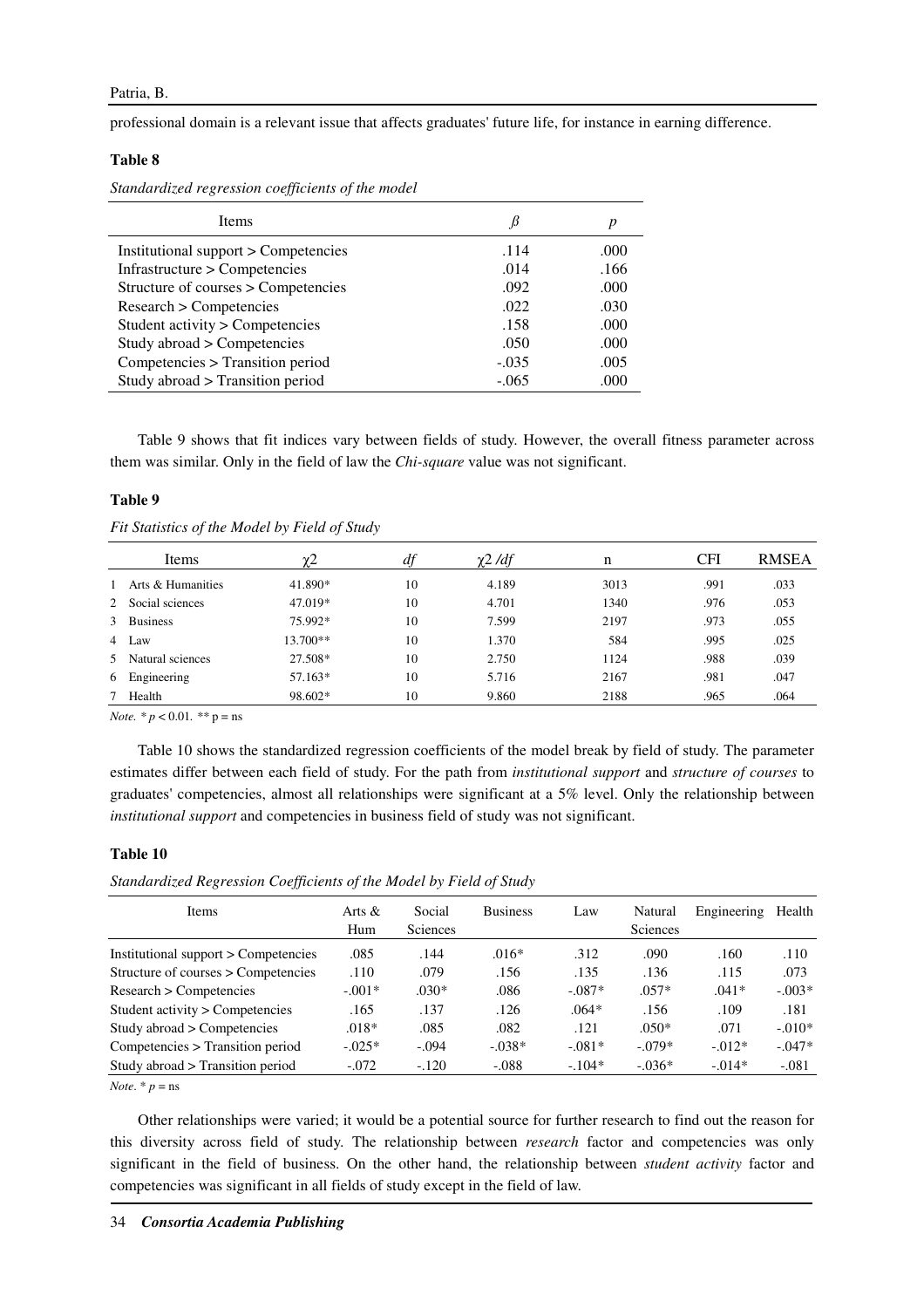The relationship between study abroad experience and other outcome variables (competencies and transition period) was also interesting to look at. The relationship between study abroad and competencies was significant in social science, business, law, and engineering. The relationship between study abroad and transition period was significant in arts and humanity, social science, business and health.

### **4. Discussion**

Figure 2 illustrates the relationships of the five factors of learning environment with graduates' transition period. From this model, three main paths were confirmed. First, the learning environment affects graduates' competencies. The standardized path coefficients for these five factors were considered as low correlation. However, most of the relationships were significant at a 5% level ( $p < 0.05$ ); only the infrastructure factor had no significant effect on graduates competencies ( $\beta$  = .014;  $p$  = n.s.).

The second path was the path from graduates' competencies at time of graduation to graduates' transition period in term of the duration of job search period. The path shows a negative relation which means that the higher graduates' competencies, the less time they had to spend in searching for the first job.

The third path was the path from graduates' study abroad experience to graduates' transition period. This path also shows a negative relation which means that when graduates have study abroad experience they tend to have less waiting period in getting the first job. Moreover, the path from study abroad experience also shows a positive value which means study abroad also influence graduates' competencies in a positive ways. These findings support the aforementioned hypotheses.

The following sections discuss more in depth several issues regarding the relationship between learning environment, graduates' competencies and transition period. The discussion also includes recommendations for universities in preparing graduates for the transition period and limitations of the study.

#### *4.1 Student activity and graduates' competencies*

Table 8 shows that the *student activity* factor has the highest estimation to graduates' competencies. With this result, one could find some practical applications. Universities should enhance the student activity factor in order to smooth the transition period. Based on the attributes constructing student activity factor (see Table 6), university should enrich students' out-of-class contacts with teaching staff. Universities should also create a learning environment that encourages peer learning. Furthermore, students should have more independent study in a group-work setting.

Student interaction with others is categorized by Biggs (1989) in two kinds: hierarchical and lateral. Hierarchical involves intensive interaction (one-on-one) with a responsive expert (i.e. professor). This kind or interaction as a mode of teaching and learning is too expensive to implement. However, the lateral interaction which involves interaction with peers is easier and more realistic to implement. Peer teaching forces students to reflect on what they know and share them to their friends. The process of peer teaching will encourage students to practice their communication and social skills. Students also feel more comfortable learning from peer rather than in a hierarchical state.

Biggs (as cited in Finlay & Faulkner, 2005) also added that peer-directed teaching and learning offer positive impact for students such as the elaboration of knowledge content, the opportunity to develop skills for judging better and worse peer interpretations, and an increasing awareness of the cognitive processes students undergo in arriving at a particular position. The interactions with peer are also more interesting and entertaining for them rather than listening to a lecture from the teacher. Contacts with fellow students also take place in extra-curricular activities. Tchibozo (2007) suggested that extra-curricular activity has a significant influence on the transition process.

Another aspect that should be considered from the student activity factor is institutions' provision of work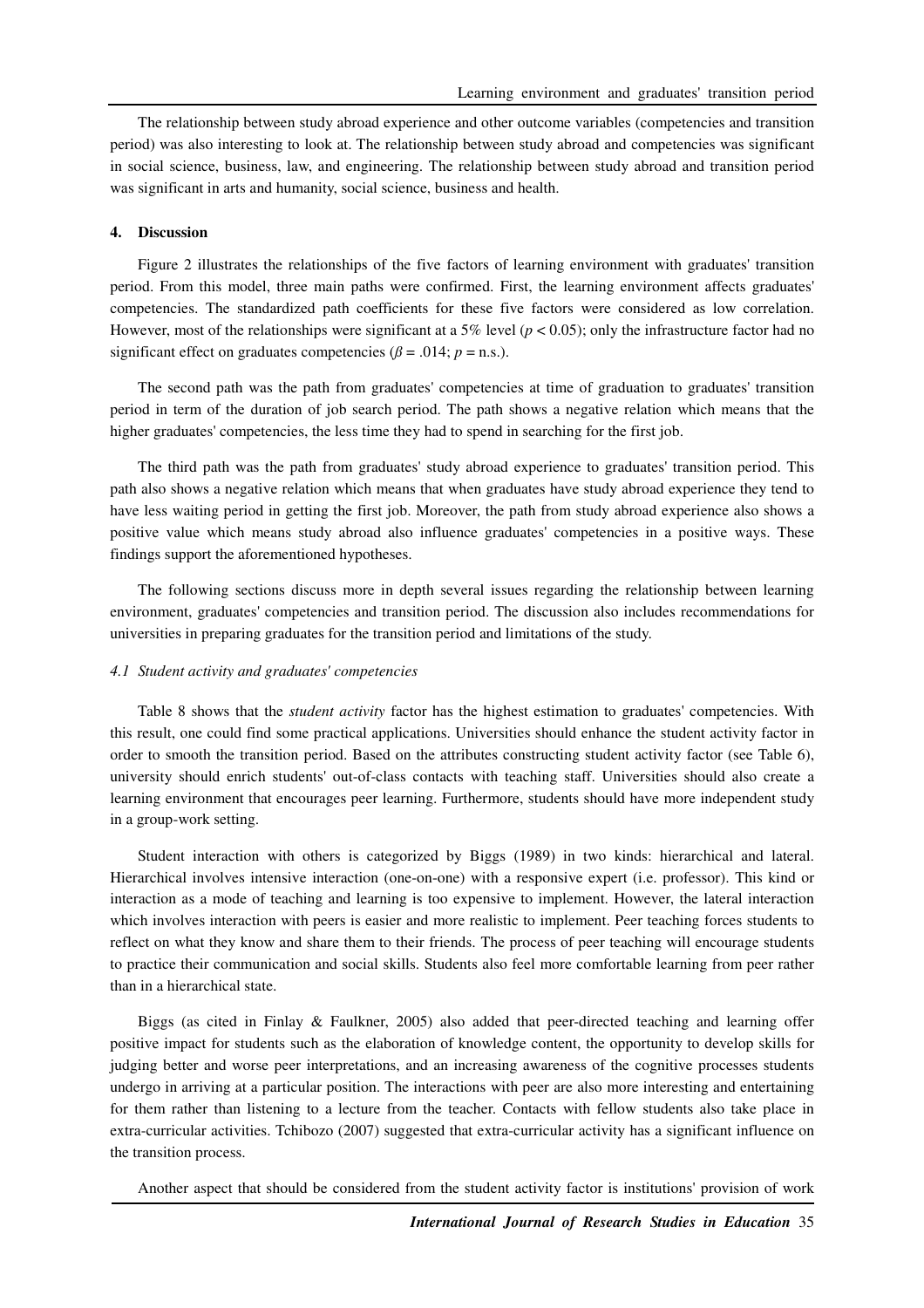placements. Universities should encourage students to put their theoretical knowledge into practice. A model of internship or practical experience in a real employment condition will help students in improving their competencies. No matter how good a course program designed is, it cannot duplicate the real world experience. Student cannot learn everything in the classroom. They should have the opportunity to apply their theoretical knowledge in practice. This is in accordance with prior a study by Schön (as cited in Vaatstra & De Vries, 2007) which suggested sending students into the world of practice from the beginning. This is the best way to prepare students for the complex reality of practice, enabling them to learn to deal with unpredictable and conflict situations. Furthermore, Vaatstra and De Vries (2007) added that those students who apply knowledge from different disciplines to realistic problems or cases are better prepared for the workplace than students who have little direct experience of realistic cases.

The last aspect of the *student activity* factor suggested that student should have more opportunities in influencing university policies. In the frame work of creating a supportive learning environment, the students' point of view should be taken in to account in the process of designing, redesigning and evaluation process. Könings, Brand-Gruwel and van Merrienboer (2005) provide an argument on this topic. Könings et al. (2005) stated that in the process of designing a learning environment, there may be a discrepancy between designers' (institutional) intentions with the learning environment and teachers' conception of learning and teaching. This situation will lead to non effective implementation of the planned method. Teachers and students' perspective on learning process should be involved in the design of the learning environment. A reciprocal relationship between designers, teachers, and students is needed to exchange ideas about learning and perceptions of learning environments. This process will lead to more effective learning environments, which means also more effective learning and eventually better learning outcomes.

#### *4.2 Institutional support and graduates' competencies*

The second factor that has high influence on graduates' transition period is the *institutional support* factor (see Table 8). From the *institutional support* factor approach, universities should support the practical emphasis of teaching and learning process. University support should be focused on the improvement of teaching quality and the availability of academic advice for students.

As mentioned by Lizzio et al. (2002), teaching quality (i.e. good teaching, clear goals and standards, appropriate assessment and emphasis on independence) has the strongest influence both directly and indirectly on learning outcomes. At a deeper analysis it is the component of good teaching (i.e. reciprocally interactive and motivating transactions between teacher and student) which has the strongest influence. Lizzio et al. (2002) further suggested that good teaching is the "place to invest" if one seeks to make difference in students' learning outcomes.

Beside academic advice in general, universities should also improve the assistance for students doing research. Research experience will be an important value for graduates' employment in the future. An evaluation and feedback system should be also carefully considered. Students will greatly improve based on the feedback they receive. Teachers should always respond to students' work with some note of possible improvement areas, not only in written assignments but also in presentations and other work groups. Only in this way can students improve their knowledge and skills.

#### *4.3 Structure of the course and graduates' transition period*

*Structure of the course* is the next factor which has influence on graduates' transition period. Universities should design programs and curricula that enable students to develop the competencies they will need in their future life. This means not only developing field-related competencies but also improving generic competencies (e.g. cross-disciplinary thinking; planning; coordinating and organizing; problem solving ability; analytic competencies; learning ability; working independently and working in a team) and reflective competencies (the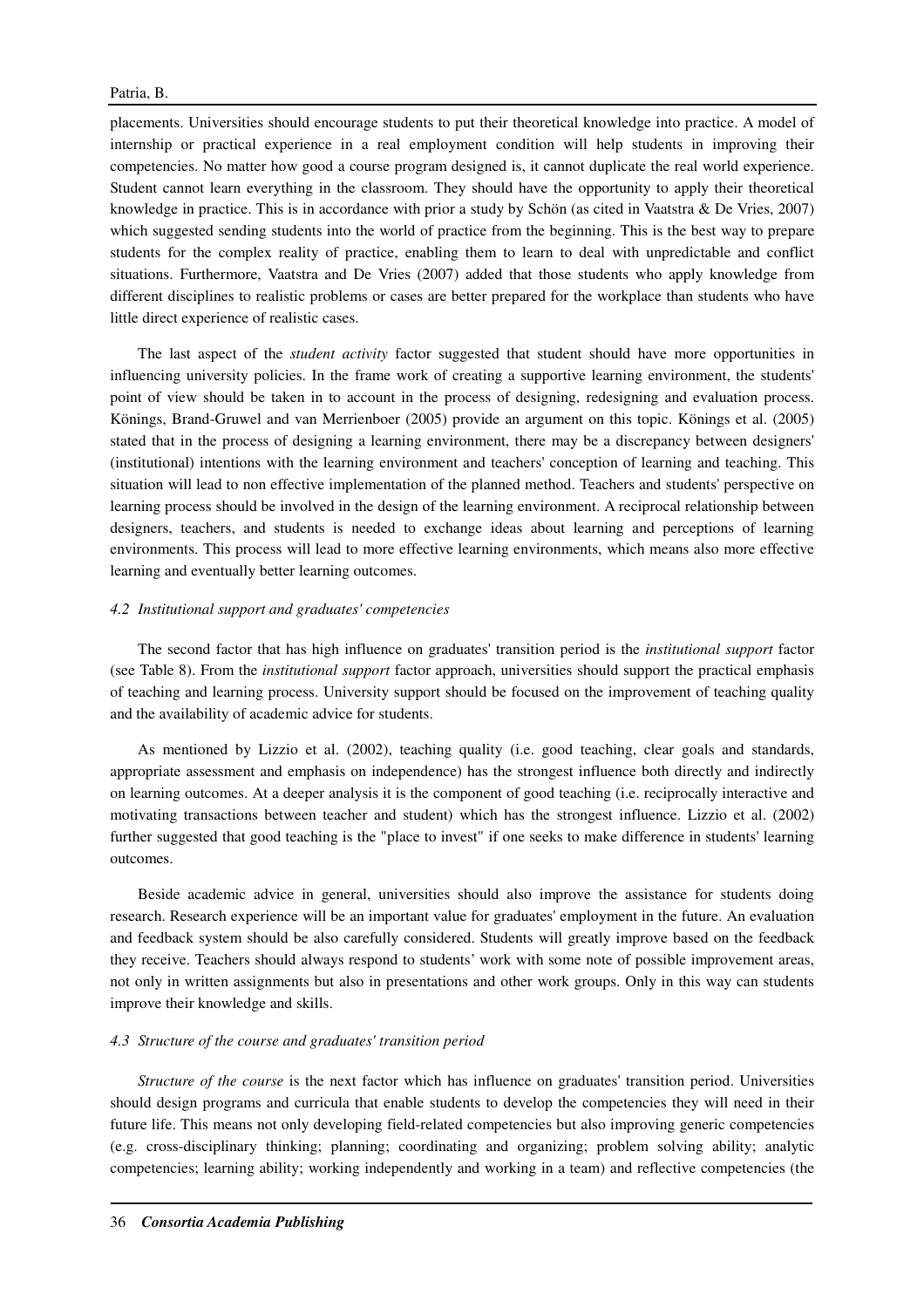knowledge, attitude and skills that show that a person has an understanding of his thoughts and actions).

#### *4.4 Higher education infrastructure and graduates competencies*

The non significant standardized regression coefficient in the relation between infrastructure factor and graduates' competencies is important to point out. Does this mean that infrastructure factor in this model (facilities in the library, the quality of teaching equipment and laboratories) not important at all? For creating a supportive learning environment, a good infrastructure should be also considered. Good infrastructure such as a well-maintenance library is a must. However, as proposed by Bigg (1989), the learning outcome is not only influenced by facilities supported by the university but also by student characteristics and student approach to learning. The university can have a high-quality infrastructure but if the students have negative characteristics and an inappropriate learning approach, the learning outcomes will also not be optimal. Vermeulen (2006) added that that the quality of the learning environment cannot express itself directly in the career success of its graduates. The behaviors of the students themselves brought on by the learning environment lead to superior academic performance and, through this, to career success.

From the three top factors contributing to graduates' transition period (study activity, institutional support, and structure of the course), problem-based learning (PBL) might be the suitable method in teaching and learning process for universities. The concept of more responsibility on the students' side rather than on the professors' side in PBL enables students to have peer learning experiences. The independent study in work-groups also encourages them to become long-life learners. A characteristic of PBL which enables students to learn by applying theoretical knowledge to authentic or realistic case is another plus value. Research on education (Vaatstra & De Vries, 2007) suggested that generic and reflective competencies are best acquired in learning environments in which complex practical problems or simulations of such problems occur regularly. Gaining experience through this method is an important condition for proper preparation for future employment.

The concept of student-centered learning (SCL) in PBL is promoting strategic skills that are needed to develop graduates' competencies. This is in accordance with prior studies in problem-based learning (PBL) and graduates competencies. Vaatstra and De Vries (2007) showed that graduates from activating learning environments attribute more generic and reflective competencies to themselves than graduates from conventional learning environments. Patria (2008) also noted that graduates with PBL experience have higher competencies, compared to their colleagues who studied with conventional approach.

#### *4.5 Limitations of the study*

There are some limitations that should be considered in this study. The non-experimental design of the study is the most obvious limitation. In non-experimental design, the non controlled variable could obstruct the real relation of the hypothesized condition. However, one should also consider that setting an experimental design in a big scale (such as the CHEERS survey) is impossible to do. This is particularly true in a specific topic like learning environment.

With the use of self-rating or self-report data there is always some concern of subjectivity. The respondents might be underestimating or overestimating their response for certain reason. Nevertheless, previous research argues that self-reported measurement can be used as proxies of direct measurement (Vermeulen, 2006).

Future study should consider a more comprehensive measurement in learning environment. In this study, learning environment was measured only from graduates' perception of learning environment. The more objective measurement of learning environment should be taken into account to have deeper understanding of the relationship between learning environment and students' future employment. A future study investigating the model of learning environment, competencies and transition period in different fields and countries would be very interesting.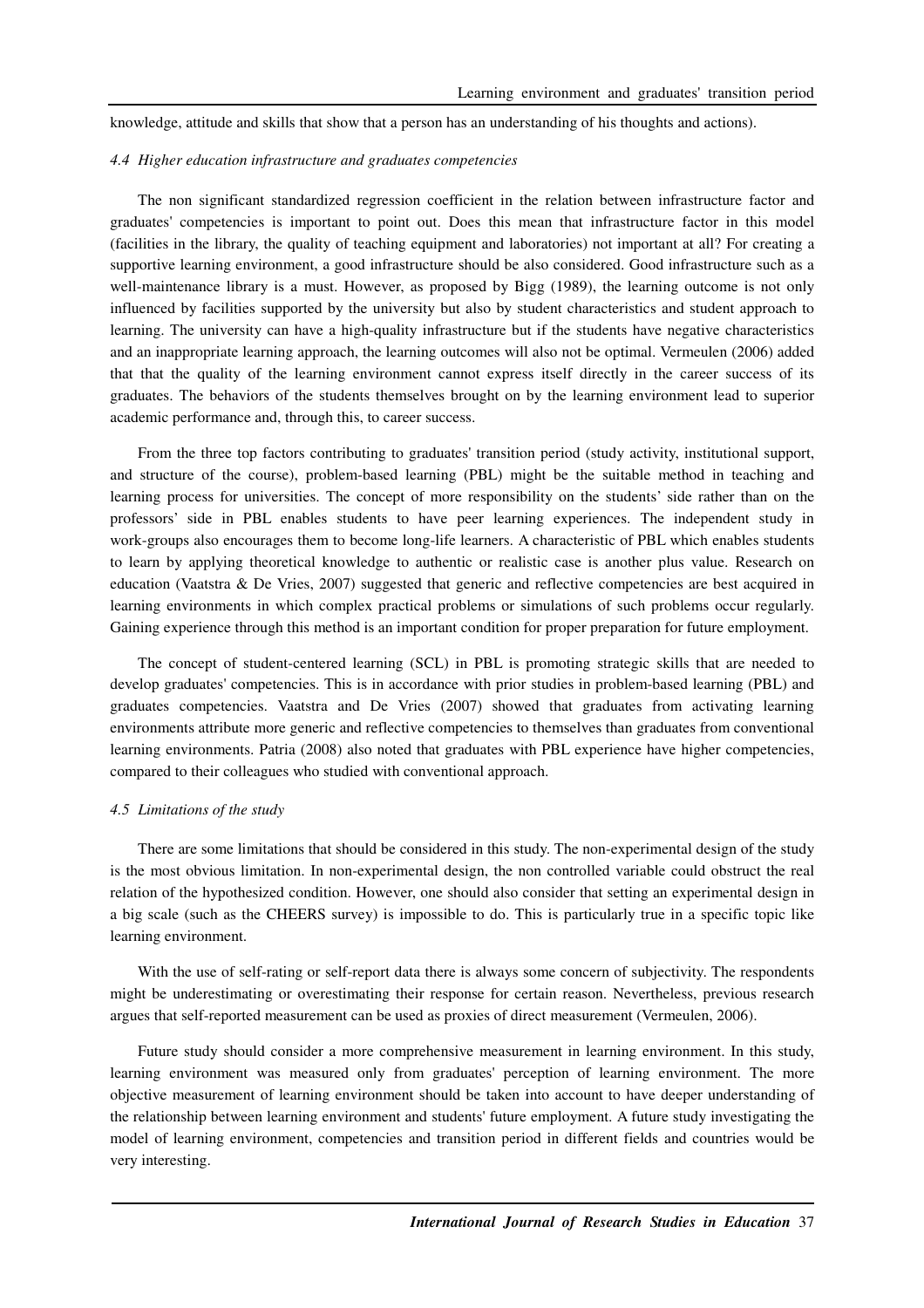#### **5. Conclusion**

The smoothness of the transition process from higher education to work usually understood by higher education institutions as being influenced by the institution's involvement in the placement process. Therefore, the development of career centre is a common practice among higher education institutions to help smoothing graduates' transition from higher education to the world of work. However, the attention to *dimensions of higher education relevant to work* also plays important role in preparing graduates for the transition period. This study showed that an attention to learning environment have a positive impact on graduates' transition period. Improvements in the learning environment increase graduates' competencies. Graduates with higher competencies noticed by the employer and eventually hired by employer quicker than their peers with lower competencies.

In addition, this study also showed the effect of study abroad experience on graduates' competencies and transition period. Study abroad experience influences graduates' competencies which in turn help graduates getting their first job.

#### **6. References:**

- Allen, J., & Van Der Velden, R. (2007). Transition from higher education to work. In U. Teichler (Ed.), *Careers of university graduates: Views and experiences in comparative perspectives* (pp. 55-77). Netherlands: Springer. <http://dx.doi.org/10.1007/978-1-4020-5926-1\_4>
- Arbuckle, J. L., & Wothke, W. . (1999). *Amos 4.0 user guide*. Chicago: Smallwaters corporation.
- Biggs, J. B. (1989). Approaches to the enhancement of tertiary teaching. *Higher Education Research & Development, 8*(1), 7-25. <http://dx.doi.org/10.1080/0729436890080102>
- Bonwell, C. C., & Eison, J. A. (1991). Active learning: Creating excitement in the classroom. ERIC Digest [Electronic Version]. *ASHEERIC Higher Education Reports The George Washington University*, from http://www.oid.ucla.edu/about/units/tatp/old/lounge/pedagogy/downloads/active-learning-eric.pdf
- Bracht, O., Engel, C., Janson, K., Over, A., Schomburg, H., & Teichler, U. (2006). *The professional value of ERASMUS mobility*. Kassel: INCHER-Kassel.
- Brennan, J., Kogan, M., & Teichler, U. (1996). Higher education and work: A conceptual framework. In J. Brennan, M. Kogan & U. Teichler (Eds.), *Higher education and work* (pp. 1-24). Pennsylvania: Jessica Kingsley Publisher.
- Browne, M. W., & Cudeck, R. (1993). Alternative ways of assessing model fit. In K. A. Bollen & J. S. Long (Eds.), *Testing structural equation models* (pp. 136-162). Newbury Park, CA: Sage.
- Carlson, J. S., Burn, B. B., Useem, J., & Yachimowicz, D. (1990). *Study abroad: The experience of American undergraduates*. New York: Greenwood Press.
- Cattell, R. B. (1956). Validation and intensification of the Sixteen Personality Factor Questionnaire. *Journal of Clinical Psychology, 12*(3), 205-214.

<http://dx.doi.org/10.1002/1097-4679(195607)12:3<205::AID-JCLP2270120302>3.0.CO;2-0> Doherty, N., Dickmann, M., & Mills, T. (2010). Mobility attitudes and behaviours among young Europeans.

- Career Development International, 15(4), 378-400. <http://dx.doi.org/10.1108/13620431011066259>
- Dolton, P. J., & Makepeace, G. H. (1990). Graduate earnings after six years: Who are the winners? *Studies in Higher Education, 15*(1), 31-55. <*http://dx.doi.org/10.1080/03075079012331377581>*
- Fremerey, M. (2006). Resistance to change in higher education: Threat or opportunity? In M. Fremerey & M. Pletsch-Betancourt (Eds.), *Prospects of change in higher education: Towards new qualities & relevance* (pp. 217-230). Frankfurt: IKO-Vlg fur Interkult, GW/Transaction Pubs.
- Finlay, S.-J., & Faulkner, G. (2005). Tete a Tete: Reading groups and peer learning. *Active Learning in Higher Education the Journal of the Institute for Learning and Teaching, 6*(1), 32-45. <http://dx.doi.org/10.1177/1469787405049945>
- Freed, B. F. (1998). An overview of issues and research in language learning in a study abroad setting. *Frontiers: The Interdisciplinary Journal of Study Abroad, 4*(2), 31-60.
- Hall, R. J., Snell, A. F., & Foust, M. S. (1999). Item parceling strategies in SEM: Investigating the subtle effects of unmodeled secondary constructs. *Organizational Research Methods, 2*(3), 233-256. <http://dx.doi.org/10.1177/109442819923002>
- Hannan, D., & Werquin, P. (2001). Education and labour market change: The dynamics of education to work transitions in Europe. A review of the TSER programme. In P. Descy, M. Tessaring & E. Centre for the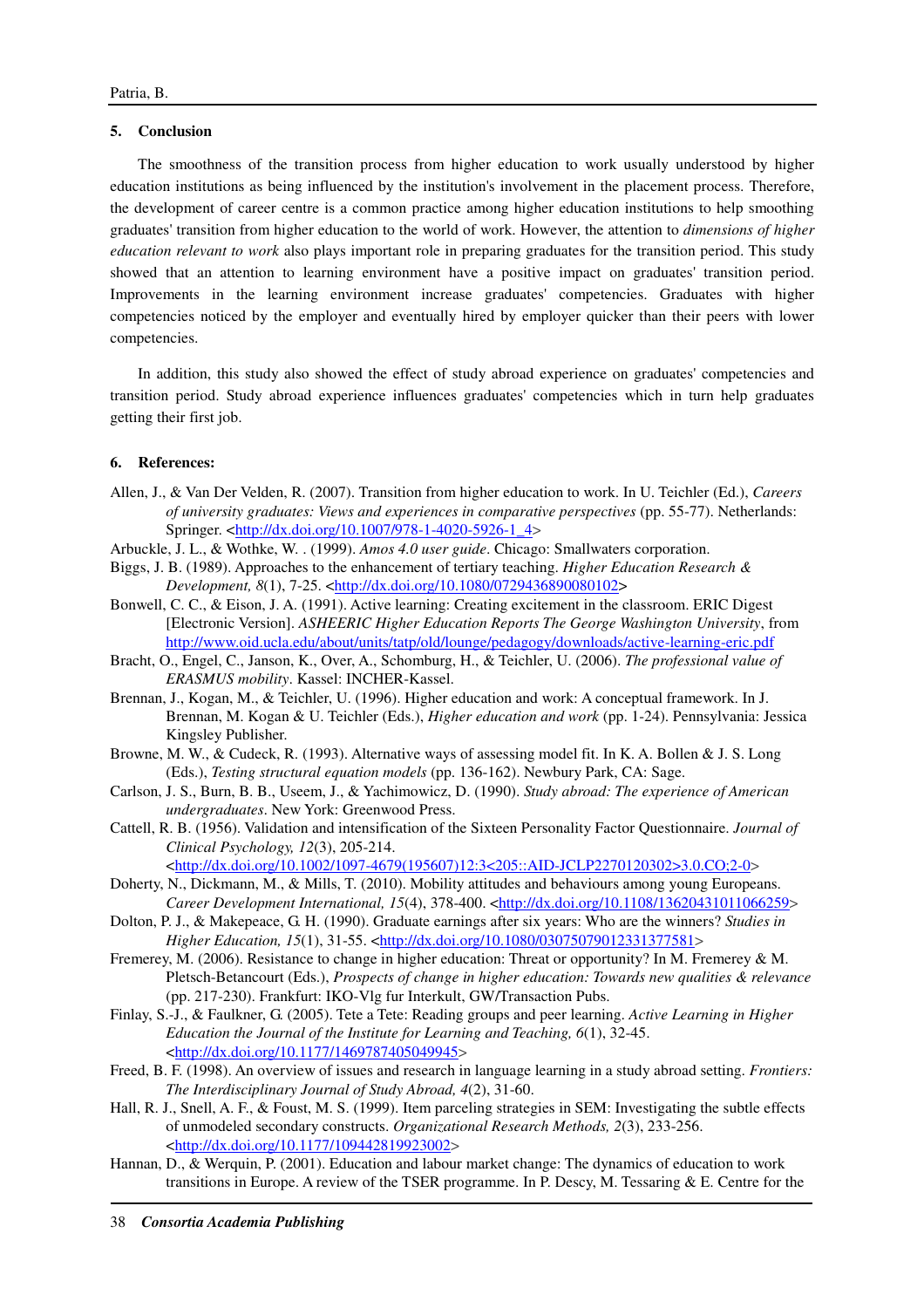Development of Vocational Training (Eds.), *Training in Europe: Second report on vocational training research in Europe 2000: Background report* (Vol. 3, pp. 91-135). Luxembourg: Office for Official Publications of the European Communities.

- Jahr, V., & Teichler, U. (2002). Employment and work of former mobile students. In U. Teichler (Ed.), *ERASMUS in the SOCRATES programme, finding of an evaluation study* (pp. 117-135). Bonn: Lemmens.
- Könings, K. D., Brand-Gruwel, S., & Van Merriënboer, J. J. G. (2005). Towards more powerful learning environments through combining the perspectives of designers, teachers, and students. *British Journal of Educational Psychology, 75*(4), 645-660. <http://dx.doi.org/10.1348/000709905X43616>
- Kinginger, C. (2011). Enhancing Language Learning in Study Abroad. *Annual Review of Applied Linguistics, 31*, 58-73. <http://dx.doi.org/10.1017/S0267190511000031>
- Lizzio, A., Wilson, K., & Simons, R. (2002). University students' perceptions of the learning environment and academic outcomes: Implications for theory and practice. *Studies in Higher Education, 27*(1), 27-52. <http://dx.doi.org/10.1080/03075070120099359>
- MacCallum, R. C., Browne, M. W., & Sugawara, H. M. (1996). Power analysis and determination of sample size for covariance structure modeling. *Psychological Methods, 1*(2), 130-149.
- Maiworm, F., & Teichler, U. (1996). *Study abroad and early career: Experiences of former ERASMUS students.* London: Jessica Kingsley Publishers.
- Maiworm, F., & Teichler, U. (2002). The student's experience. In U. Teichler (Ed.), *Study Abroad*. Bonn: Academic Cooperation Association.
- Messer, D., & Wolter, S. (2007). Are student exchange programs worth it? *Higher Education, 54*(5), 647-663. <http://dx.doi.org/10.1007/s10734-006-9016-6>
- OECD. (2000). *From initial education to working life. Making transition work*. Paris: OECD.
- Opper, S., Teichler, U., & Carlson, J. (1990). *Impacts of study abroad programmes on student and graduates*. London: Jessica Kingsley Publisher.
- Patria, B. (2008). Problem-based learning and graduates' competencies. *International Journal of Psychology, 43*(3-4), 469-470.
- Tchibozo, G. (2007). Extra-curricular activity and the transition from higher education to work: A survey of graduates in the United Kingdom. *Higher Education Quarterly, 61*(1), 37-56. <http://dx.doi.org/10.1111/j.1468-2273.2006.00337.x>
- Teichler, U. (1999). Research on the relationships between higher education and the world of work: Past achievements, problems and new challenges. *Higher Education, 38*(2), 169-190. <http://dx.doi.org/10.1023/A:1003761214250>
- Vaatstra, R., & De Vries, R. (2007). The effect of the learning environment on competences and training for the workplace according to graduates. *Higher Education, 53*(3), 335-357. <http://dx.doi.org/10.1007/s10734-005-2413-4>
- Van Hoof, H. B., & Verbeeten, M. J. (2005). Wine is for drinking, water is for washing: Student opinions about international exchange programs. *Journal of Studies in International Education, 9*(1), 42-61. <http://dx.doi.org/10.1177/1028315304271480>
- Vermeulen, L. (2006). *The study of alumni: Professional success, commitment to the university, and the role of the academic learning environment*. Rotterdam: Lemma publisher.
- WZ1. (2000). *Higher education and graduate employment in Europe*. Kassel: Universität Gesamthochschule Kassel, Wissenschaftliches Zentrum für Berufs- und Hochschulforschung (WZ I).